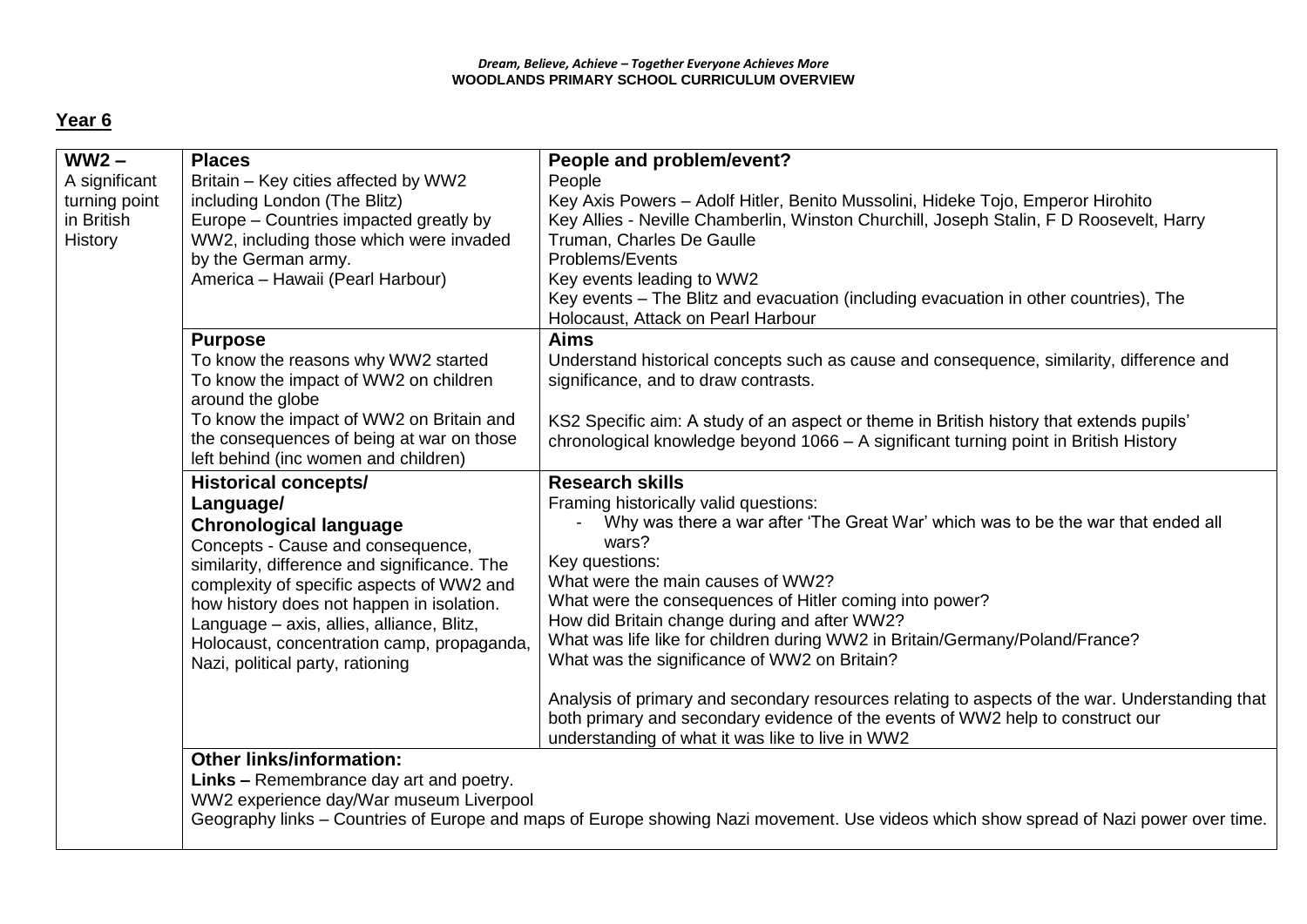| <b>Early</b>         | <b>Place</b>                                   | People and problem/event?                                                                                                                                                                                     |
|----------------------|------------------------------------------------|---------------------------------------------------------------------------------------------------------------------------------------------------------------------------------------------------------------|
| <b>Islamic</b>       | Early Islamic Civilizations - Iraq and         | Key people:                                                                                                                                                                                                   |
| <b>Civilisations</b> | Baghdad, compared with London, UK c. AD        | Prophet Muhammad (PBUH) - an Arab religious leader who founded Islam                                                                                                                                          |
|                      | 900                                            | Caliph Abu Bakr - the first caliph                                                                                                                                                                            |
|                      | Ibn Battuta's journey across Afro-Eurasia      | Caliph Al-Mansur - built the city of Baghdad                                                                                                                                                                  |
|                      | (linked to the Silk Road)                      | Al-Khwarizmi - invented algebra                                                                                                                                                                               |
|                      |                                                | Ibn Battuta - Muslim Moroccan scholar and explorer who travelled extensively in Afro-Eurasia                                                                                                                  |
|                      |                                                | Muhammad Ibn Zakariya Razi - made advances in the science of medicine                                                                                                                                         |
|                      |                                                | Al-Zahrawi - made advances in the science of surgery and invented many surgical instruments                                                                                                                   |
|                      |                                                | Harun Al-Rashid - fifth caliph of Baghdad                                                                                                                                                                     |
|                      | <b>Purpose</b>                                 | <b>Aims</b>                                                                                                                                                                                                   |
|                      | To know about early Islamic Civilization c.    | Know and understand significant aspects of the history of the wider world: the nature of ancient                                                                                                              |
|                      | AD 900 and where Baghdad is and what the       | civilisations; characteristic features of past non-European societies.                                                                                                                                        |
|                      | ancient city looked like                       | KS2 Specific aim: Study a non-European society that provides contrasts with British history -                                                                                                                 |
|                      | To know the characteristic features of Early   | one study chosen from: early Islamic civilization, including a study of Baghdad c. AD 900; Maya                                                                                                               |
|                      | Islamic civilization                           | civilization c. AD 900; Benin (West Africa) c. AD 900-1300.                                                                                                                                                   |
|                      | To compare/contrast life in Baghdad and        | In this topic, children will be introduced to the legacies left behind by those from early Islamic<br>Civilizations. They will learn about some of the differences in way of life between citizens of Baghdad |
|                      | London c. AD 900                               | and London around 900 AD. They will also research influential figures who undertook challenges and                                                                                                            |
|                      | To know the legacies of early Islamic          | made fascinating discoveries, such as Ibn Battuta and Caliph AI-Mansur. We will build on our historical                                                                                                       |
|                      | Civilization                                   | enquiry skills by investigating valid historical questions and examining the reliability of sources.                                                                                                          |
|                      | <b>Historical concepts/</b>                    | <b>Research skills</b>                                                                                                                                                                                        |
|                      | Language/                                      | Investigating primary and secondary resources and evaluating them critically, including looking                                                                                                               |
|                      | <b>Chronological language</b>                  | at images/3D images of artefacts and literature from early Islamic Civilizations.                                                                                                                             |
|                      | Concepts - Cause and consequence,              | Understanding the importance of using accurate secondary resources and information from                                                                                                                       |
|                      | similarity, difference and significance and    | reliable sources to investigate a civilisation that lived from over 2000 years ago.                                                                                                                           |
|                      | contrast. Impact of early Islamic Civilization | <b>Possible Historical Enquiries:</b>                                                                                                                                                                         |
|                      | Key Language - Civilisation and Civilization,  | How different was Baghdad to London around 900AD?<br>$\bullet$                                                                                                                                                |
|                      | Culture, Worship,                              | What was in the House of Wisdom?<br>$\bullet$                                                                                                                                                                 |
|                      | Chronological Language - BC, BCE, AD,          | Who was Ibn Battuta and how did his Rihla help us?<br>$\bullet$                                                                                                                                               |
|                      | Key Vocabulary - astronomy, caliph,            | Who was Al-Zahrawi and what could we learn from Muslim medicine?<br>$\bullet$                                                                                                                                 |
|                      | caliphate, civilization, empire, House of      | What did early Islamic civilisation leave behind?<br>$\bullet$                                                                                                                                                |
|                      | Wisdom, legacy, scholar, Silk Road, trade      |                                                                                                                                                                                                               |
|                      |                                                |                                                                                                                                                                                                               |
|                      | <b>Other links/information:</b>                |                                                                                                                                                                                                               |

- COJO's unit on Ibn Battuta and his journeys across Afro-Eurasia

- SMSC and discussions about recent developments in the Eastern world. Discussions about refugees and asylum seekers.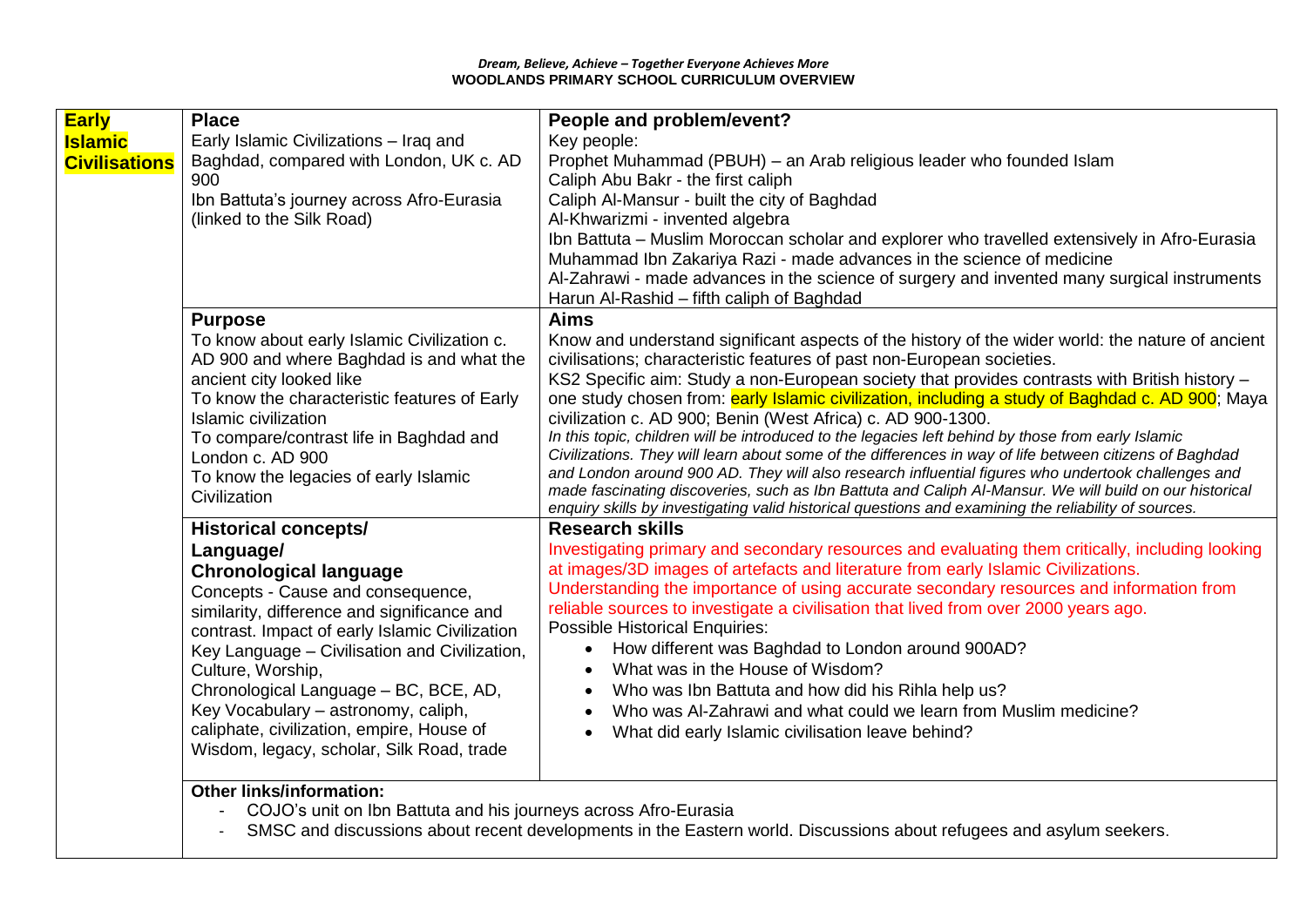| <b>Ancient</b> | <b>Places</b>                                                                          | People and problem/event                                                                                    |
|----------------|----------------------------------------------------------------------------------------|-------------------------------------------------------------------------------------------------------------|
| <b>Greece</b>  | Greece                                                                                 | <b>The Ancient Greeks</b>                                                                                   |
|                | Sparta - A city state led by two kings.                                                | Key philosophers - Aristotle, Plato, Socrates and Pythagoras (scientist and philosopher)                    |
|                | Athens - Largest city in Greece. Rich                                                  | Mathematician - Archimedes                                                                                  |
|                | because of silver, lead and marble and were                                            | Key ruler - Alexander the Great: King born in 356 BC. Conquered the Persian Empire                          |
|                | a democracy with citizens voting on change.                                            | Events - First Olympic games, the introduction of coin and democracy in Athens                              |
|                | Place – maps: Ariel views and comparisons                                              | Problems – Wars between Spartans and Athenians, the invasion of the Romans                                  |
|                | of Greece then and now.                                                                |                                                                                                             |
|                | <b>Purpose</b>                                                                         | <b>Aims</b>                                                                                                 |
|                | To know who the Greeks were, where they                                                | Gain and deploy a historically grounded understanding of abstract terms such as                             |
|                | lived and when in history they were known to                                           | 'empire' and 'parliament'. This aim will be met through the study of the Ancient                            |
|                | have lived                                                                             | Greeks, focusing on the development of their democracy. To discuss the notion of                            |
|                | To know key some of the key achievements                                               | democracy, and compare the democratic process of ancient Greece with that of modern Britain                 |
|                | of the Greeks which influenced the western                                             | Know and understand how Britain has influenced and been influenced by the wider world                       |
|                | world including democracy/government, the                                              | KS2 Specific Aim: Ancient Greece - a study of Greek life and achievements and their influence               |
|                | Greek alphabet and Greek language, Greek                                               | on the western world.                                                                                       |
|                | architecture and Greek mythology                                                       |                                                                                                             |
|                | <b>Historical concepts -</b>                                                           | <b>Research skills</b>                                                                                      |
|                | Similarity, difference and significance and                                            | Evaluation of primary and secondary sources:                                                                |
|                | contrast – What was the significance of the                                            | Examine Greek artefacts (such as vases) and use these to make inferences about the past,                    |
|                | Ancient Greeks and what was their impact<br>on Britain? What were the similarities and | and describe how Greek artefacts and ruins tell us about their culture, military, and religious<br>beliefs. |
|                | differences between Britain and Greece in                                              |                                                                                                             |
|                | that time period?                                                                      | Framing historically valid questions. Key questions:                                                        |
|                | <b>Chronological understanding - Place</b>                                             | Why and how did Ancient Greece become important?                                                            |
|                | the chronology of key events of the Greek                                              | What are the differences between the Spartans and the Athenians?                                            |
|                | civilisation on a time line with a chronology                                          | What were the major achievements of the Ancient Greeks?                                                     |
|                | of the history of Britain. Where are the                                               |                                                                                                             |
|                | overlaps?                                                                              |                                                                                                             |
|                | <b>Chronological language: BC, BCE</b>                                                 |                                                                                                             |
|                | Vocabulary: Democracy and dictatorship,                                                |                                                                                                             |
|                | Acropolis, Corinthian, Doric and Ionic,                                                |                                                                                                             |
|                | Hellenistic, Hoplite, Pankration                                                       |                                                                                                             |
|                | Spartans, Triremes, Philosophy, Legacy                                                 |                                                                                                             |
|                | <b>Other links/information:</b>                                                        |                                                                                                             |
|                | https://www.history.com/topics/ancient-history/ancient-greece                          |                                                                                                             |
|                | https://www.historyforkids.net/ancient-greece.html                                     |                                                                                                             |